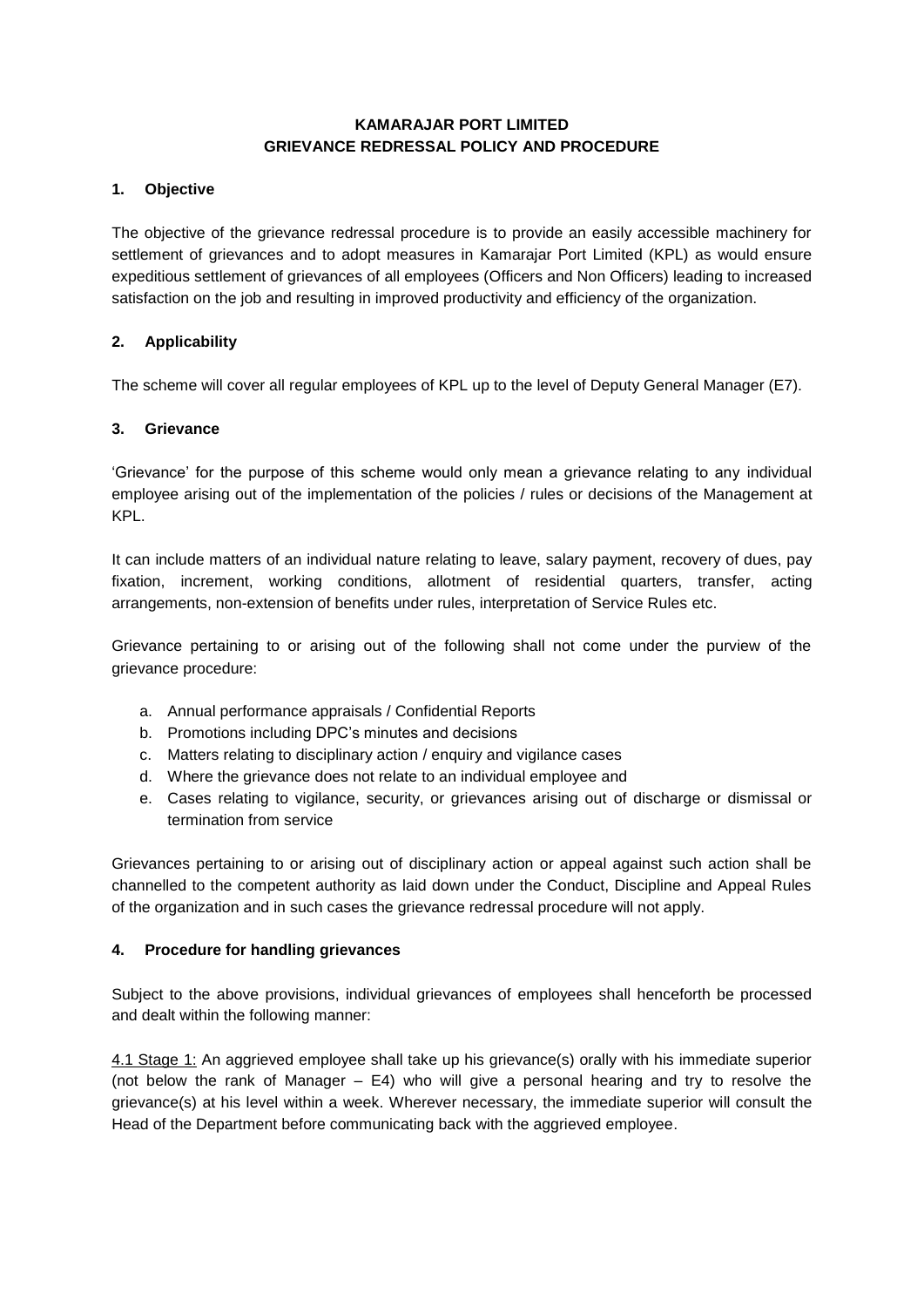4.2 Stage 2: If the grievance is not satisfactorily redressed, the aggrieved employee may submit his grievance in writing (Annexure 1) to the Head of the Department (HoD) concerned. The HoD will record his comments on the representation within seven days of receiving the representation from the aggrieved employee after making necessary enquiries /obtaining comments from other departments, if required. If the aggrieved employee desires to present his case personally before the HoD, he shall be given an opportunity to do so before the HoD takes a decision on the grievance.

4.3 Stage 3: If the grievance is not satisfactorily redressed by the HoD or if a response is not provided by the HoD within the stipulated period, the aggrieved employee may submit his grievance in writing to the Grievance Redressal Committee (Annexure 2). If the aggrieved employee desires to present his case personally before the Grievance Redressal Committee, he shall be given an opportunity to do so before the Committee takes a decision on the grievance. The decision of the Grievance Redressal Committee will be conveyed within one month to the aggrieved employee.

4.4 Stage 4: If the aggrieved staff member/officer is not satisfied with the decision of the Grievance Redressal Committee, he may submit his grievance to the CMD (Annexure 3). If the aggrieved employee desires to present his case personally before the CMD, he shall be given an opportunity to do so before the CMD takes a decision on the grievance. The decision of the CMD will be final and binding on the aggrieved employee and the management. The decision of the CMD shall be conveyed within one month of receipt of grievance, to the aggrieved employee.

4.5 Grievances in respect of the following two categories of officers will not fall within the purview of the Grievance Redressal Committee. In their case, the procedure will be as under:

- i. In the case of officers who are one step below the Board level, the individual grievance may be taken up with the concerned Director.
- ii. Officers reporting directly to the CMD may approach him for resolving their grievances.

## **5. Composition of Committees**

|  | 5.1 Grievance Redressal Committee |
|--|-----------------------------------|
|  |                                   |

| SI. | <b>Designation</b>                                               | <b>Role on Committee</b> |
|-----|------------------------------------------------------------------|--------------------------|
|     | A Director level Officer nominated by the CMD                    | Chairman                 |
| 2   | Head of Department concerned (Not below the rank of GM)          | Member                   |
| 3   | Representative from other department (Not below the rank of DGM) | Member                   |
| 4   | Representative from HR Department                                | <b>Member Secretary</b>  |

5.2 The CMD of KPL may modify the composition and tenure of the Grievance Redressal Committee annually

5.3 An aggrieved employee shall not be a member of any committee which is seized with his/her own grievance. Suitable substitution of such a member shall be done by the CMD.

5.4 The Grievance Redressal Committee shall meet at least once a month.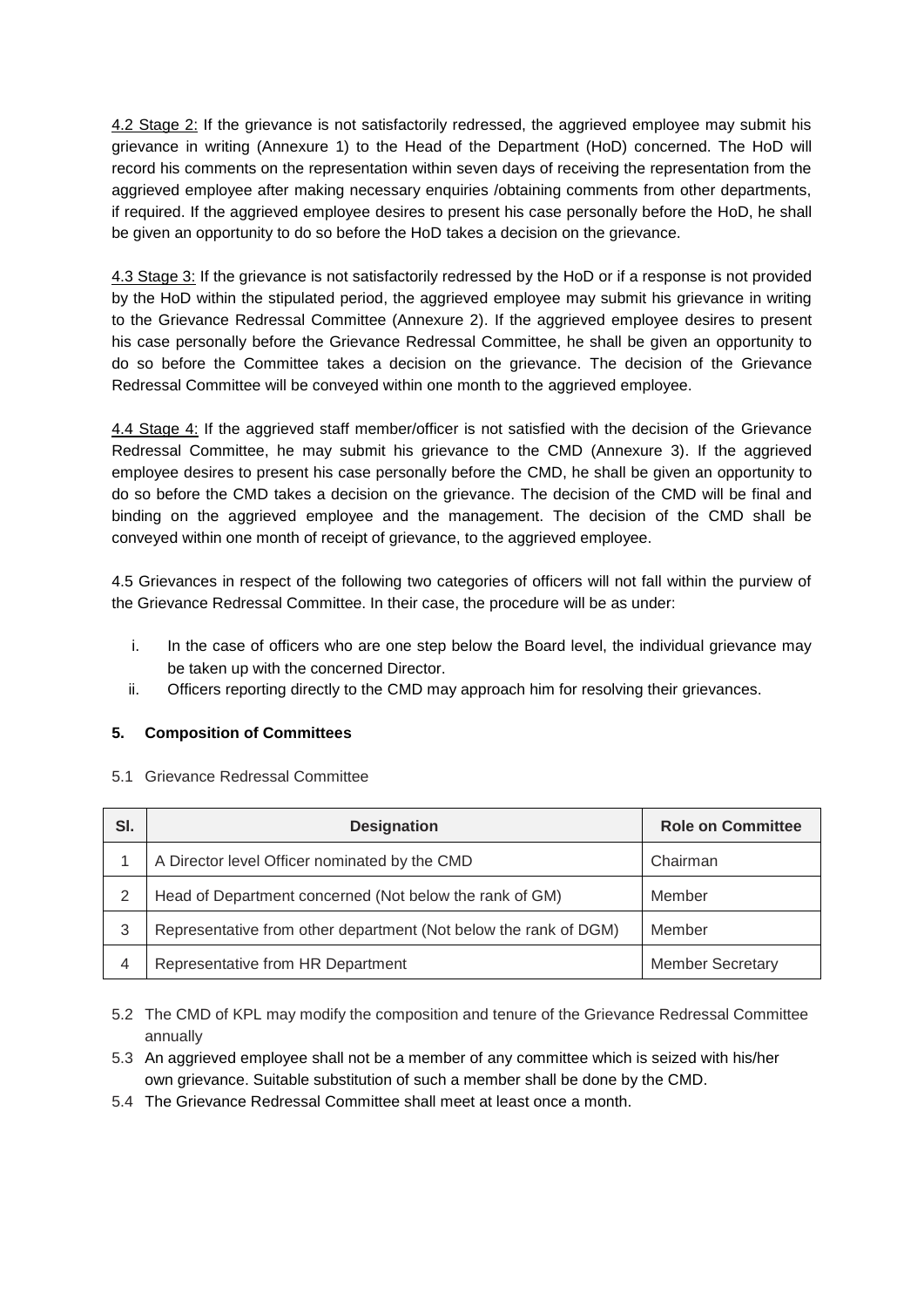#### **6. Overall guidance and conditions**

- 6.1 The Staff member / officer shall bring up his grievance immediately and in any case within a period of 3 months of its occurrence.
- 6.2 If the grievance arises out of an order given by the management the said order shall be complied with before the employee concerned invokes the procedure laid down herein for redressal of his grievance.
- 6.3 If the grievance is against the Officer dealing with the Grievance at the first stage, the executive can directly refer his case to the 2nd stage
- 6.4 If the grievance is against the HoD to which the individual belongs, he / she can directly go to the 3rd stage i.e., the Grievance Committee
- 6.5 All grievances referred to the Grievance Redressal Committee / CMD shall be entered in a Register to be maintained for the purpose by the designated officer(s). The number of grievances, settled or pending, will be reported to the CMD every month.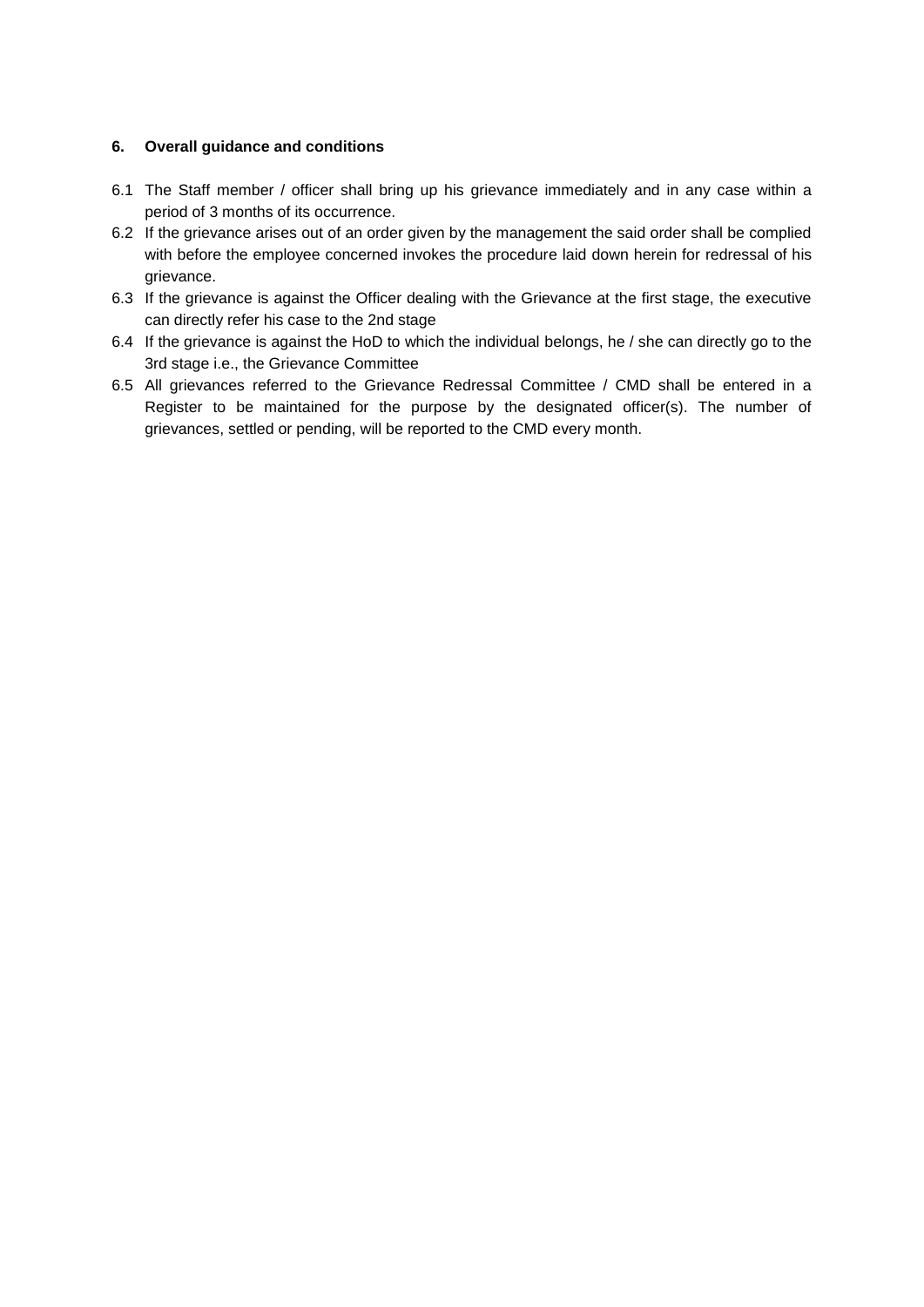# **Annexure 1: Format for submission of grievance to HoD**

| <b>Employee Name</b>         |  |
|------------------------------|--|
| <b>Employee No</b>           |  |
| <b>Department / Division</b> |  |
| <b>Grievance in brief</b>    |  |
| <b>Submitted to</b>          |  |
| <b>Date</b>                  |  |
| <b>Signature</b>             |  |

# *For Office Use Only (2 Copies – One for records; One for employee)*

| <b>Grievance Number</b>                              |  |
|------------------------------------------------------|--|
| <b>Received On (Date)</b>                            |  |
| <b>Discussed on</b>                                  |  |
| (if requested by the employee)                       |  |
| <b>Details of Action Taken</b><br>(after discussion) |  |
| Date of reply to                                     |  |
| employee                                             |  |
| <b>Additional information (if</b>                    |  |
| any) to be provided on                               |  |
| separate sheet                                       |  |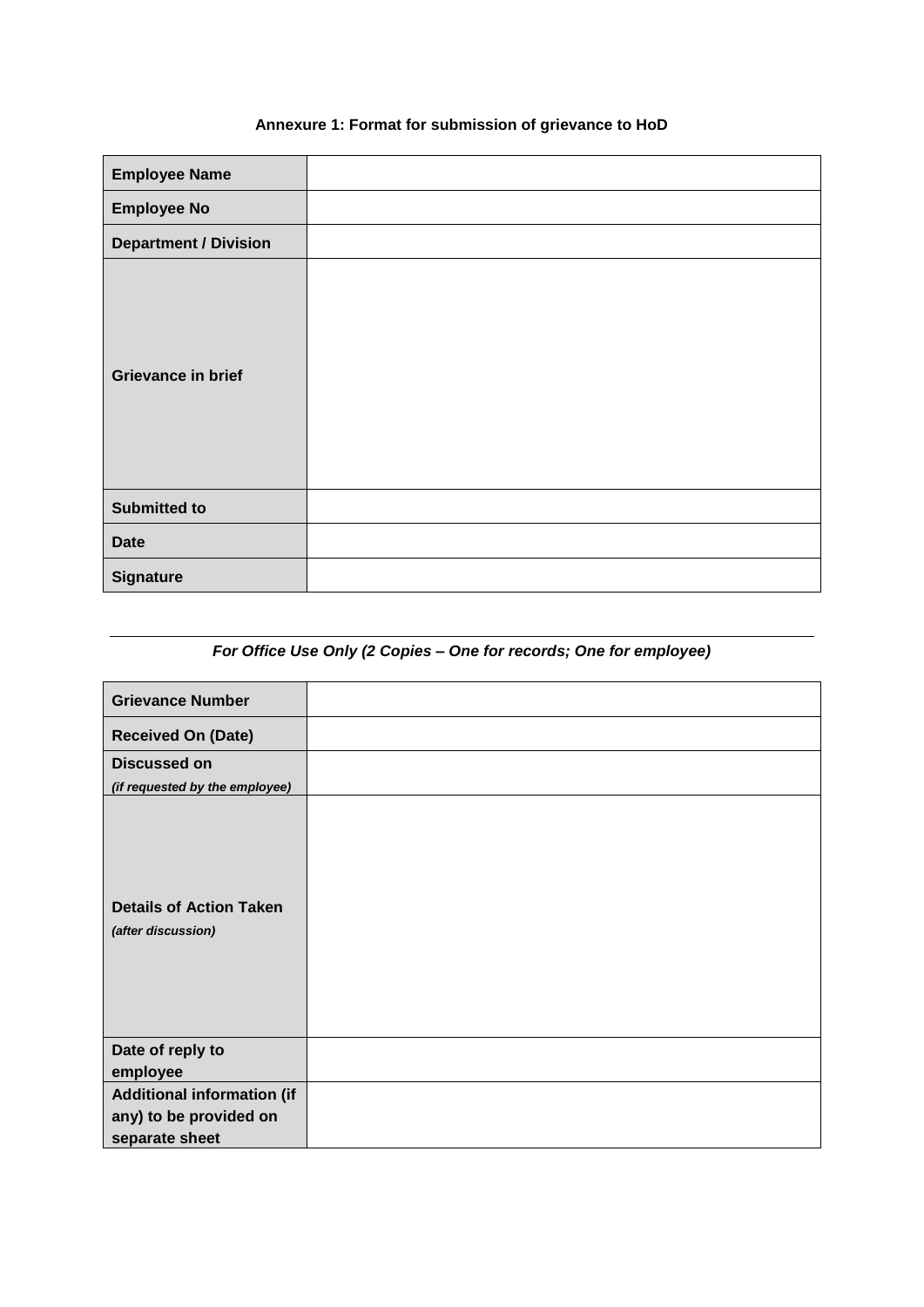# **Annexure 2: Format for submission of grievance to Grievance Redressal Committee**

| <b>Employee Name</b>         |  |
|------------------------------|--|
| <b>Employee No</b>           |  |
| <b>Department / Division</b> |  |
| Grievance in brief           |  |
| <b>Reason for appeal</b>     |  |
| <b>Submitted to</b>          |  |
| <b>Date</b>                  |  |
| <b>Signature</b>             |  |

# *For Office Use Only (2 Copies – One for records; One for employee)*

| <b>Grievance Number</b>                              |  |
|------------------------------------------------------|--|
| <b>Received On (Date)</b>                            |  |
| <b>Discussed on</b>                                  |  |
| (if requested by the employee)                       |  |
| <b>Details of Action Taken</b><br>(after discussion) |  |
| Date of reply to                                     |  |
| employee                                             |  |
| <b>Additional information (if</b>                    |  |
| any) to be provided on                               |  |
| separate sheet                                       |  |